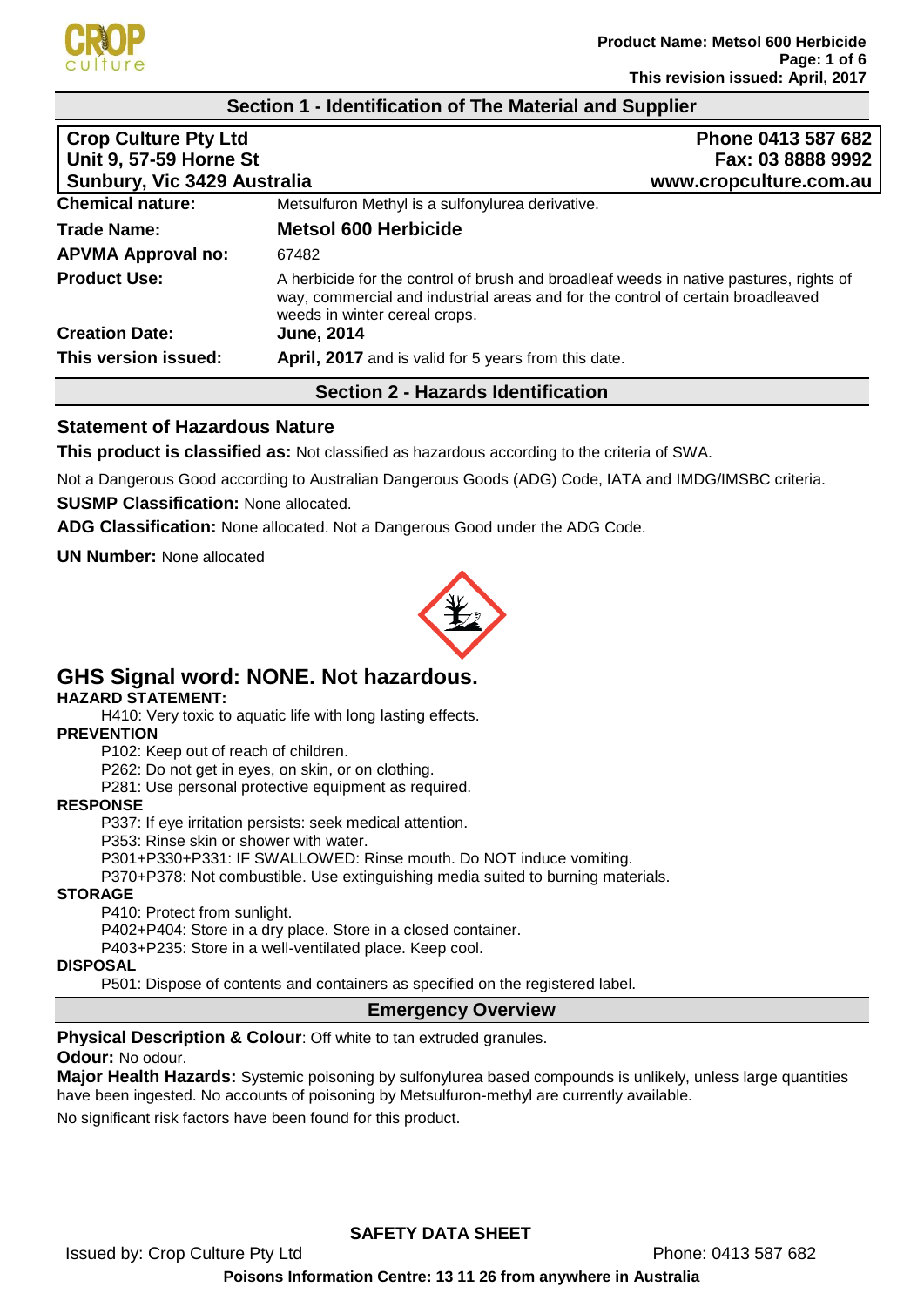

## **Section 3 - Composition/Information on Ingredients**

| Ingredients                     | <b>CAS No</b> | Conc.%  | TWA $(mg/m^3)$ STEL $(mg/m^3)$ |         |
|---------------------------------|---------------|---------|--------------------------------|---------|
| Metsulfuron methyl              | 74223-64-6    | 600g/kg | not set                        | not set |
| Other non hazardous ingredients | secret        | to 100  | not set                        | not set |
|                                 |               |         |                                |         |

This is a commercial product whose exact ratio of components may vary slightly. Minor quantities of other non hazardous ingredients are also possible.

The SWA TWA exposure value is the average airborne concentration of a particular substance when calculated over a normal 8 hour working day for a 5 day working week. The STEL (Short Term Exposure Limit) is an exposure value that may be equalled (but should not be exceeded) for no longer than 15 minutes and should not be repeated more than 4 times per day. There should be at least 60 minutes between successive exposures at the STEL. The term "peak "is used when the TWA limit, because of the rapid action of the substance, should never be exceeded, even briefly.

# **Section 4 - First Aid Measures**

## **General Information:**

You should call The Poisons Information Centre if you feel that you may have been poisoned, burned or irritated by this product. The number is 13 1126 from anywhere in Australia (0800 764 766 in New Zealand) and is available at all times. Have this SDS with you when you call.

**Inhalation:** First aid is not generally required. If in doubt, contact a Poisons Information Centre or a doctor. **Skin Contact:** Gently brush away excess particles. Irritation is unlikely. However, if irritation does occur, flush with lukewarm, gently flowing water for 5 minutes or until chemical is removed.

**Eye Contact:** Quickly and gently brush particles from eyes. No effects expected. If irritation does occur, flush contaminated eye(s) with lukewarm, gently flowing water for 5 minutes or until the product is removed. Obtain medical advice if irritation becomes painful or lasts more than a few minutes. Take special care if exposed person is wearing contact lenses.

**Ingestion:** If product is swallowed or gets in mouth, do NOT induce vomiting; wash mouth with water and give some water to drink. If symptoms develop, or if in doubt contact a Poisons Information Centre or a doctor.

# **Section 5 - Fire Fighting Measures**

**Fire and Explosion Hazards**: There is little risk of an explosion from this product if commercial quantities are involved in a fire.

Fire decomposition products from this product may be toxic if inhaled. Take appropriate protective measures. **Extinguishing Media:** Not Combustible. Use extinguishing media suited to burning materials. Water fog or fine spray is the preferred medium for large fires. Try to contain spills, minimise spillage entering drains or water courses. **Fire Fighting:** If a significant quantity of this product is involved in a fire, call the fire brigade. There is little danger of a violent reaction or explosion if significant quantities of this product are involved in a fire. Recommended personal protective equipment is full fire kit and breathing apparatus.

| <b>Flash point:</b>              | Does not burn.                  |
|----------------------------------|---------------------------------|
| <b>Upper Flammability Limit:</b> | Does not burn.                  |
| <b>Lower Flammability Limit:</b> | Does not burn.                  |
| <b>Autoignition temperature:</b> | Not applicable - does not burn. |
| <b>Flammability Class:</b>       | Does not burn.                  |
|                                  |                                 |

## **Section 6 - Accidental Release Measures**

**Accidental release:** In the event of a major spill, prevent spillage from entering drains or water courses. As a minimum, wear overalls, goggles and gloves. No special recommendations for clothing materials. Eye/face protective equipment should comprise as a minimum, protective goggles. If there is a significant chance that dusts are likely to build up in cleanup area, we recommend that you use a suitable Dust Mask. Use a P1 mask, designed for use against mechanically generated particles eg silica & asbestos.

Stop leak if safe to do so, and contain spill. Because of the environmentally hazardous nature of this product, special care should be taken to restrict release to waterways or drains. Sweep up and shovel or collect recoverable product into labelled containers for recycling or salvage, and dispose of promptly. Consider vacuuming if appropriate. Recycle containers wherever possible after careful cleaning. Refer to product label for specific instructions. After spills, wash area preventing runoff from entering drains. If a significant quantity of material enters drains, advise emergency services. Full details regarding disposal of used containers, spillage and unused material may be found on the label. If there is any conflict between this SDS and the label, instructions on the label prevail. Ensure legality of disposal by consulting regulations prior to disposal. Thoroughly launder protective clothing before storage or re-use. Advise laundry of nature of contamination when sending contaminated clothing to laundry.

# **SAFETY DATA SHEET**

Issued by: Crop Culture Pty Ltd **Phone: 0413 587 682** 

## **Poisons Information Centre: 13 11 26 from anywhere in Australia**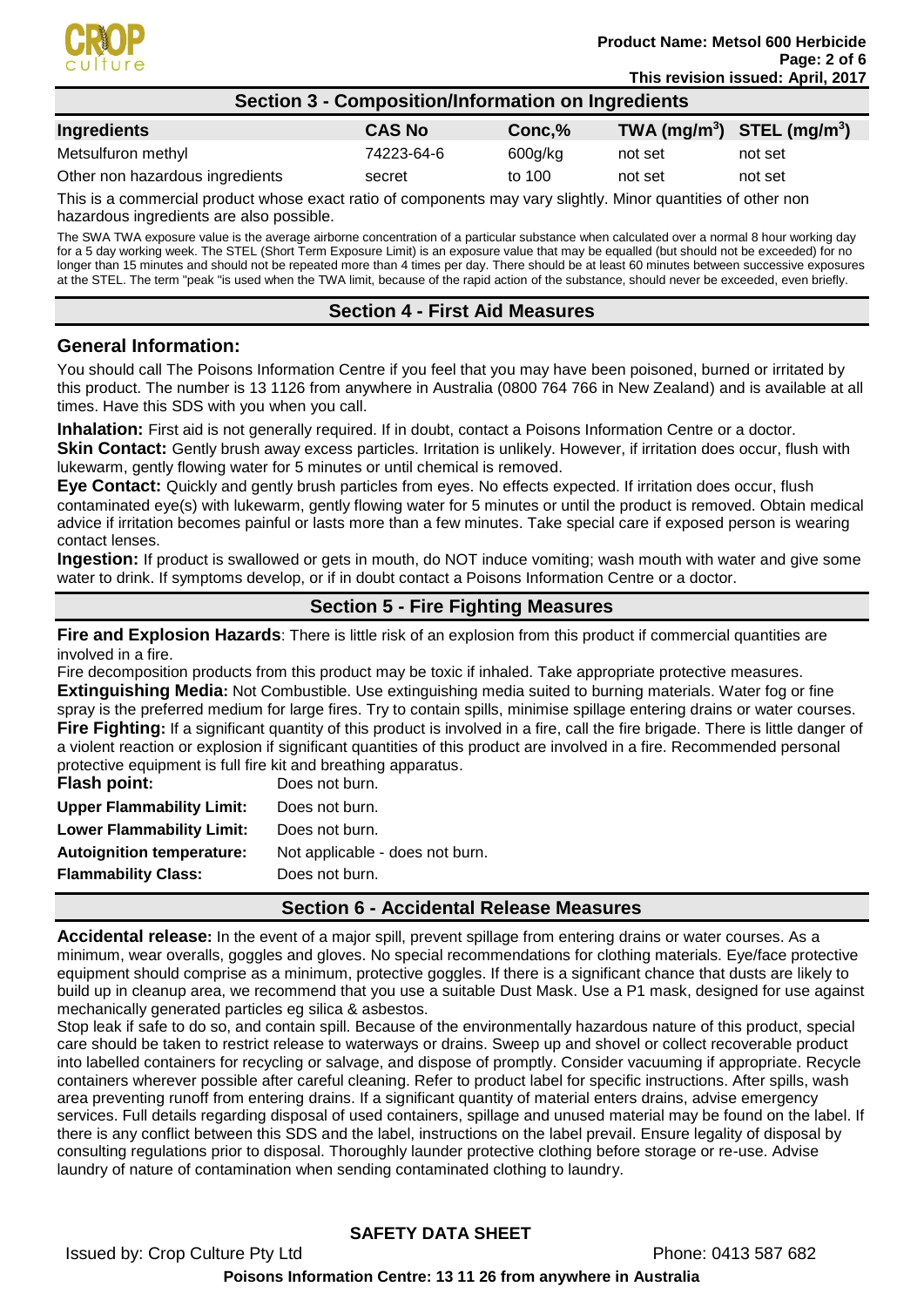

# **Section 7 - Handling and Storage**

**Handling:** Keep exposure to this product to a minimum, and minimise the quantities kept in work areas. Check Section 8 of this SDS for details of personal protective measures, and make sure that those measures are followed. The measures detailed below under "Storage" should be followed during handling in order to minimise risks to persons using the product in the workplace. Also, avoid contact or contamination of product with incompatible materials listed in Section 10.

**Storage:** Although this is classed as a Dangerous Good, you may not need a license to store it. If you have any doubts, we suggest you contact your Dangerous Goods authority in order to clarify your obligations. Check packaging - there may be further storage instructions on the label.

# **Section 8 - Exposure Controls and Personal Protection**

The following Australian Standards will provide general advice regarding safety clothing and equipment: Respiratory equipment: **AS/NZS 1715**, Protective Gloves: **AS 2161**, Occupational Protective Clothing: AS/NZS 4501 set 2008, Industrial Eye Protection: **AS1336** and **AS/NZS 1337**, Occupational Protective Footwear: **AS/NZS2210**.

**SWA Exposure Limits TWA (mg/m<sup>3</sup>**

**) STEL (mg/m<sup>3</sup> )**

Exposure limits have not been established by SWA for this product.

The ADI for Metsulfuron methyl is set at 0.01mg/kg/day. The corresponding NOEL is set at 1mg/kg/day. ADI means Acceptable Daily Intake; NOEL means No-observable-effect-level. Data from Australian ADI List, March 2016.

No special equipment is usually needed when occasionally handling small quantities. The following instructions are for bulk handling or where regular exposure in an occupational setting occurs without proper containment systems. **Ventilation:** This product should only be used in a well ventilated area. If natural ventilation is inadequate, use of a fan is suggested.

**Eye Protection:** Eye protection such as protective glasses or goggles is recommended when this product is being used.

**Skin Protection:** When opening the container, preparing spray and using the prepared spray wear cotton overalls buttoned to the neck and wrist and a washable hat, elbow-length PVC gloves and goggles.

**Protective Material Types:** We suggest that protective clothing be made from the following materials: PVC. **Respirator:** If there is a significant chance that dusts are likely to build up in the area where this product is being used, we recommend that you use a suitable Dust Mask.

Safety deluge showers should, if practical, be provided near to where this product is being used.

| <u>odior, abiago bilomolo bilodia, il praeliedi, bo provided fiedi to milolo tillo product le bollig doba.</u> |                                                                  |  |
|----------------------------------------------------------------------------------------------------------------|------------------------------------------------------------------|--|
| <b>Section 9 - Physical and Chemical Properties:</b>                                                           |                                                                  |  |
| <b>Physical Description &amp; colour:</b>                                                                      | Off white to tan extruded granules.                              |  |
| Odour:                                                                                                         | No odour.                                                        |  |
| <b>Boiling Point:</b>                                                                                          | Not available.                                                   |  |
| <b>Freezing/Melting Point:</b>                                                                                 | Solid at normal temperatures. Metsulfuron methyl melts at 158°C. |  |
| <b>Volatiles:</b>                                                                                              | No specific data. Expected to be low at 100°C.                   |  |
| <b>Vapour Pressure:</b>                                                                                        | Negligible at normal ambient temperatures.                       |  |
| <b>Vapour Density:</b>                                                                                         | Not applicable.                                                  |  |
| <b>Specific Gravity:</b>                                                                                       | No data. Bulk density 0.6                                        |  |
| <b>Water Solubility:</b>                                                                                       | Dispersible.                                                     |  |
| pH:                                                                                                            | No data.                                                         |  |
| <b>Volatility:</b>                                                                                             | Negligible at normal ambient temperatures.                       |  |
| <b>Odour Threshold:</b>                                                                                        | No data.                                                         |  |
| <b>Evaporation Rate:</b>                                                                                       | Not applicable.                                                  |  |
| <b>Coeff Oil/water Distribution:</b>                                                                           | -1.74 at pH 7 (log P octanol/water)                              |  |
| Viscosity:                                                                                                     | Not applicable.                                                  |  |
| <b>Autoignition temp:</b>                                                                                      | Not applicable - does not burn.                                  |  |
| <b>Section 10 - Stability and Reactivity</b>                                                                   |                                                                  |  |

**Reactivity:** This product is unlikely to react or decompose under normal storage conditions. However, if you have any doubts, contact the supplier for advice on shelf life properties.

**Conditions to Avoid:** Protect this product from light. Store in the closed original container in a dry, cool, wellventilated area out of direct sunlight.

**Incompatibilities:** strong oxidising agents.

# **SAFETY DATA SHEET**

Issued by: Crop Culture Pty Ltd **Phone: 0413 587 682** 

**Poisons Information Centre: 13 11 26 from anywhere in Australia**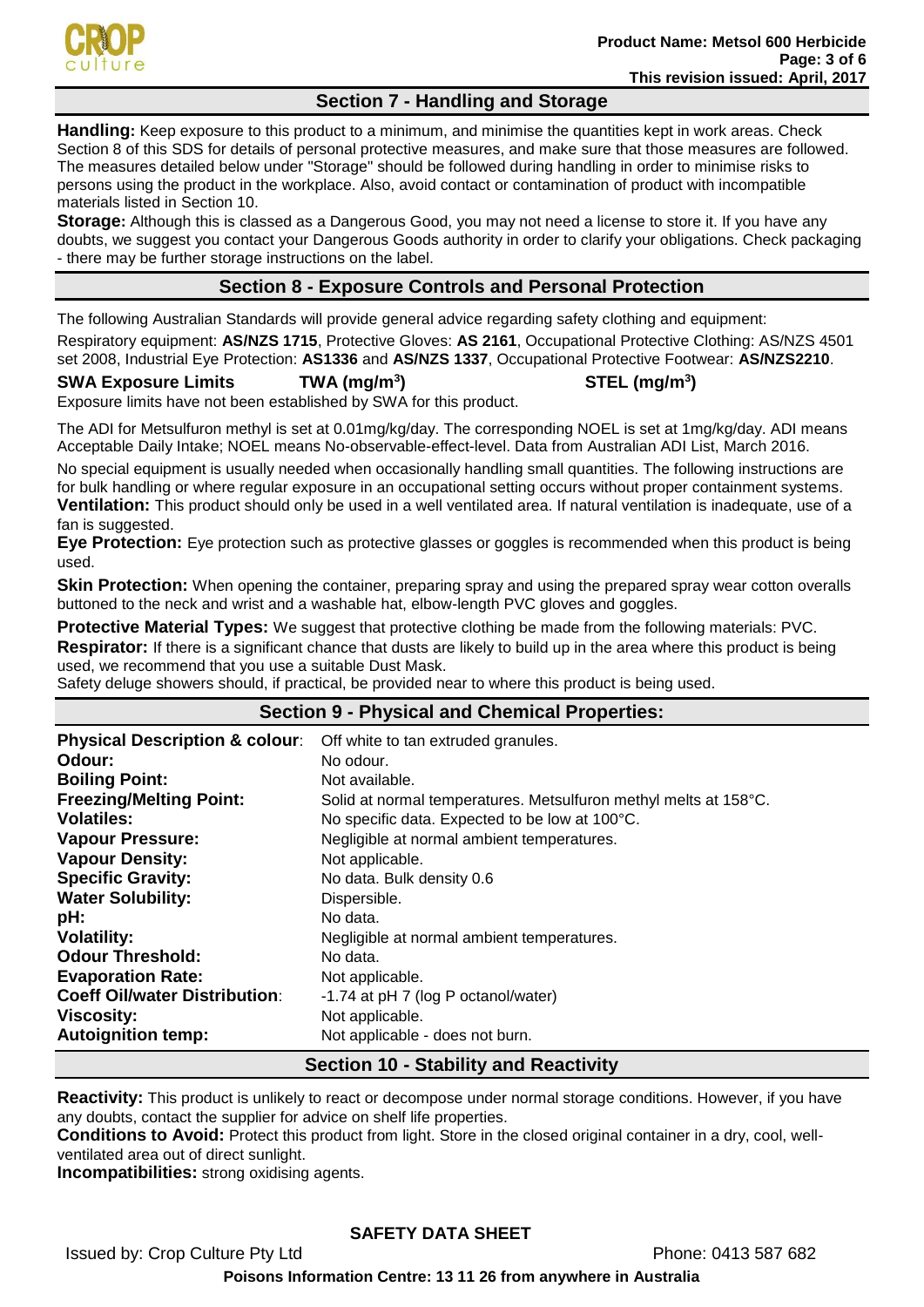

### **Product Name: Metsol 600 Herbicide Page: 4 of 6 This revision issued: April, 2017**

**Fire Decomposition:** Combustion forms carbon dioxide, and if incomplete, carbon monoxide and smoke. Water is also formed. May form nitrogen and its compounds, and under some circumstances, oxides of nitrogen. Occasionally hydrogen cyanide gas in reducing atmospheres. May form oxides of sulfur (sulfur dioxide is a respiratory hazard) and other sulfur compounds. Most will have a foul odour. Silicon compounds. Carbon monoxide poisoning produces headache, weakness, nausea, dizziness, confusion, dimness of vision, disturbance of judgment, and unconsciousness followed by coma and death.

**Polymerisation:** This product will not undergo polymerisation reactions.

# **Section 11 - Toxicological Information**

**Toxicity: Acute Toxicity:** Metsulfuron methyl has very low toxicity in mammals. LD<sub>50</sub> is > 5,000 mg/kg in rats. It has low dermal toxicity in tests with rabbits, with an  $LD_{50} > 2,000$  mg/kg, and low inhalation toxicity in rats, with a median lethal concentration in air of greater than 5 mg/litre air. Moderate but reversible eye irritation has been seen in rabbits, and mild skin irritation has been observed in guinea pigs. No skin sensitization has been observed in guinea pigs. **Chronic Toxicity:** A 2-year feeding study in rats resulted in a No Observable Effects Level (NOEL) of 25.0 mg/kg/day (or 500 ppm in feed), based on decreased body weights seen at 250 mg/kg/day (5,000 ppm) which was the highest dose tested. EPA has based its reference dose (0.25 mg/kg/day) on this study.

**Reproductive Effects:** Multigeneration studies in rats did not result in any reproductive effects at the highest doses tested of 250 mg/kg/day.

**Teratogenic Effects:** Metsulfuron-methyl did not cause developmental abnormalities to offspring of rats and rabbits fed 1000 mg/kg/day and 700 mg/kg/day respectively during gestation. These doses represent the highest dose tested for each experiment.

**Mutagenic Effects:** The weight of evidence presented by a battery of tests to measure mutagenicity and other adverse effects on DNA indicates that Metsulfuron-methyl is neither mutagenic nor genotoxic.

**Carcinogenic Effects:** Negative for rats and mice in laboratory tests, but studies may not have been at maximum tolerated dose.

**Organ Toxicity:** Metsulfuron-methyl is a moderate eye irritant.

Fate in Humans and Other Animals: The chemical is broken down quickly and eliminated from the body. In tests with radio labelled Metsulfuron-methyl in rats, the excretion half-lives ranged from 9 to 16 hours and 23 to 29 hours for rats administered low and high doses, respectively. It did not bioaccumulate in fish.

There is no data to hand indicating any particular target organs.

# **Classification of Hazardous Ingredients**

## Ingredient **Risk Phrases**

No ingredient mentioned in the HSIS Database is present in this product at hazardous concentrations. Metsulfuron methyl:

• Hazardous to the aquatic environment (acute) - category 1

• Hazardous to the aquatic environment (chronic) - category 1

# **Potential Health Effects**

# **Inhalation:**

**Short Term Exposure:** Available data indicates that this product is not harmful. In addition product is unlikely to cause any discomfort or irritation.

**Long Term Exposure:** No data for health effects associated with long term inhalation.

# **Skin Contact:**

**Short Term Exposure:** Available data indicates that this product is not harmful. It should present no hazards in normal use. In addition product is unlikely to cause any discomfort in normal use.

**Long Term Exposure:** No data for health effects associated with long term skin exposure.

## **Eye Contact:**

**Short Term Exposure:** This product may be irritating to eyes, but is unlikely to cause anything more than mild transient discomfort.

**Long Term Exposure:** No data for health effects associated with long term eye exposure.

# **Ingestion:**

**Short Term Exposure:** Significant oral exposure is considered to be unlikely. However, this product may be irritating to mucous membranes but is unlikely to cause anything more than transient discomfort. **Long Term Exposure:** No data for health effects associated with long term ingestion.

# **Carcinogen Status:**

**SWA:** No significant ingredient is classified as carcinogenic by SWA. **NTP:** No significant ingredient is classified as carcinogenic by NTP.

# **SAFETY DATA SHEET**

Issued by: Crop Culture Pty Ltd **Phone: 0413 587 682** 

**Poisons Information Centre: 13 11 26 from anywhere in Australia**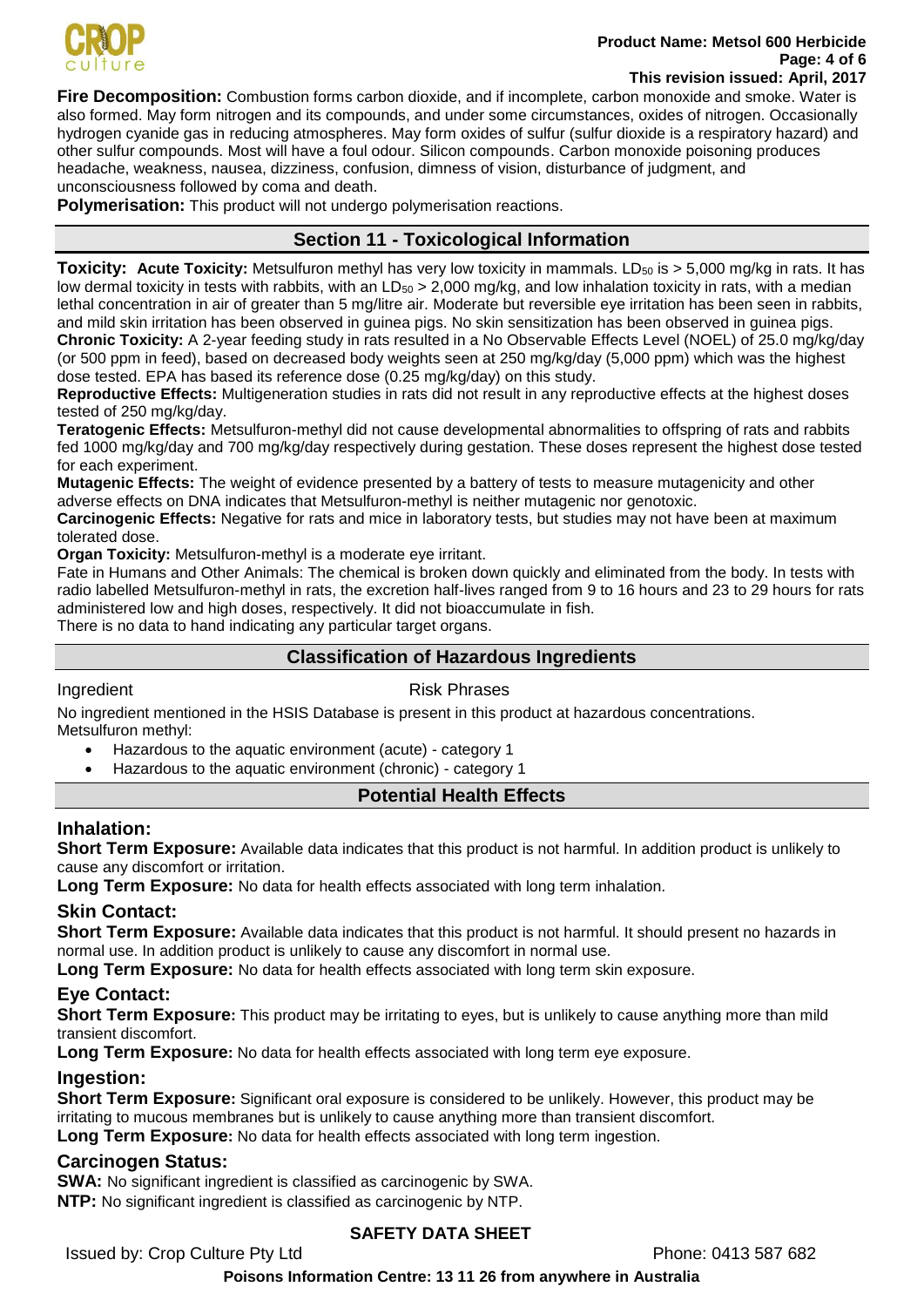

**IARC:** No significant ingredient is classified as carcinogenic by IARC.

# **Section 12 - Ecological Information**

Very toxic to aquatic organisms, may cause long-term adverse effects to the aquatic environment. **Breakdown of Chemical in Soil and Groundwater:** The breakdown of Metsulfuron-methyl in soils is largely dependant on soil temperature, moisture content, and pH. The chemical will degrade faster under acidic conditions, and in soils with higher moisture content and higher temperature. The chemical has a higher mobility potential in alkaline soils than in acidic soils, as it is more soluble under alkaline conditions. Metsulfuron-methyl is stable to photolysis, but will break down in ultraviolet light. Half-life estimates for Metsulfuron-methyl in soil are wide ranging from 14 - 180 days, with an overall average of reported values of 30 days. Reported half-life values (in days) for soil include: clay - 178; sandy loam - 102; clay loam - 70, 14-28, 14-105; silty loam - 120-180.

**Breakdown of Chemical in Surface Water**: The dissipation time for Metsulfuron-methyl was investigated in a mixed wood/boreal forest lake. The DT<sub>50</sub> or length of time required for half of the material to dissipate in water was >84 days when high concentrations of Metsulfuron-methyl were applied, and 29.1 days at concentrations that might be expected if the chemical is applied for forestry uses. It is stable to hydrolysis at neutral and alkaline pHs, and has a half-life of 3 weeks at pH 5.0, 25°C and >30 days at 15°C.

**Breakdown of Chemical in Vegetation:** Metsulfuron-methyl is rapidly taken up by plants at the roots and on foliage. The chemical is translocated throughout the plant, but is not persistent. It is broken down to non-herbicidal products in tolerant plants.

## **Section 13 - Disposal Considerations**

**Disposal:** Special help is available for the disposal of Agricultural Chemicals. The product label will give general advice regarding disposal of small quantities, and how to cleanse containers. However, for help with the collection of unwanted rural chemicals, contact ChemClear 1800 008 182 http://www.chemclear.com.au/ and for help with the disposal of empty drums, contact DrumMuster http://www.drummuster.com.au/ where you will find contact details for your area.

# **Section 14 - Transport Information**

**ADG Code:** This product is not classified as a Dangerous Good by ADG, IATA or IMDG/IMSBC criteria. No special transport conditions are necessary unless required by other regulations.

# **Section 15 - Regulatory Information**

**AICS:** All of the significant ingredients in this formulation are compliant with NICNAS regulations.

## **Section 16 - Other Information**

## **This SDS contains only safety-related information. For other data see product literature.**

| <b>Acronyms:</b> |  |  |
|------------------|--|--|
|                  |  |  |

| <b>ADG Code</b><br><b>AICS</b> | Australian Code for the Transport of Dangerous Goods by Road and Rail (7th edition)<br>Australian Inventory of Chemical Substances |
|--------------------------------|------------------------------------------------------------------------------------------------------------------------------------|
| <b>SWA</b>                     | Safe Work Australia, formerly ASCC and NOHSC                                                                                       |
| <b>CAS number</b>              | <b>Chemical Abstracts Service Registry Number</b>                                                                                  |
| <b>Hazchem Code</b>            | Emergency action code of numbers and letters that provide information to emergency<br>services especially firefighters             |
| <b>IARC</b>                    | International Agency for Research on Cancer                                                                                        |
| <b>NOS</b>                     | Not otherwise specified                                                                                                            |
| <b>NTP</b>                     | National Toxicology Program (USA)                                                                                                  |
| <b>R-Phrase</b>                | <b>Risk Phrase</b>                                                                                                                 |
| <b>SUSMP</b>                   | Standard for the Uniform Scheduling of Medicines & Poisons                                                                         |
| <b>UN Number</b>               | <b>United Nations Number</b>                                                                                                       |
|                                | THIS SDS SHIMMARISES OHR REST KNOWLEDGE OF THE HEALTH AND SAFETY HAZARD INFORMATION OF THE PRODUCT AND HOW                         |

THIS SDS SUMMARISES OUR BEST KNOWLEDGE OF THE HEALTH AND SAFETY HAZARD INFORMATION OF THE PRODUCT AND HOW TO SAFELY HANDLE AND USE THE PRODUCT IN THE WORKPLACE. EACH USER MUST REVIEW THIS SDS IN THE CONTEXT OF HOW THE PRODUCT WILL BE HANDLED AND USED IN THE WORKPLACE.

IF CLARIFICATION OR FURTHER INFORMATION IS NEEDED TO ENSURE THAT AN APPROPRIATE RISK ASSESSMENT CAN BE MADE, THE USER SHOULD CONTACT THIS COMPANY SO WE CAN ATTEMPT TO OBTAIN ADDITIONAL INFORMATION FROM OUR SUPPLIERS OUR RESPONSIBILITY FOR PRODUCTS SOLD IS SUBJECT TO OUR STANDARD TERMS AND CONDITIONS, A COPY OF WHICH IS SENT TO OUR CUSTOMERS AND IS ALSO AVAILABLE ON REQUEST.

Please read all labels carefully before using product.